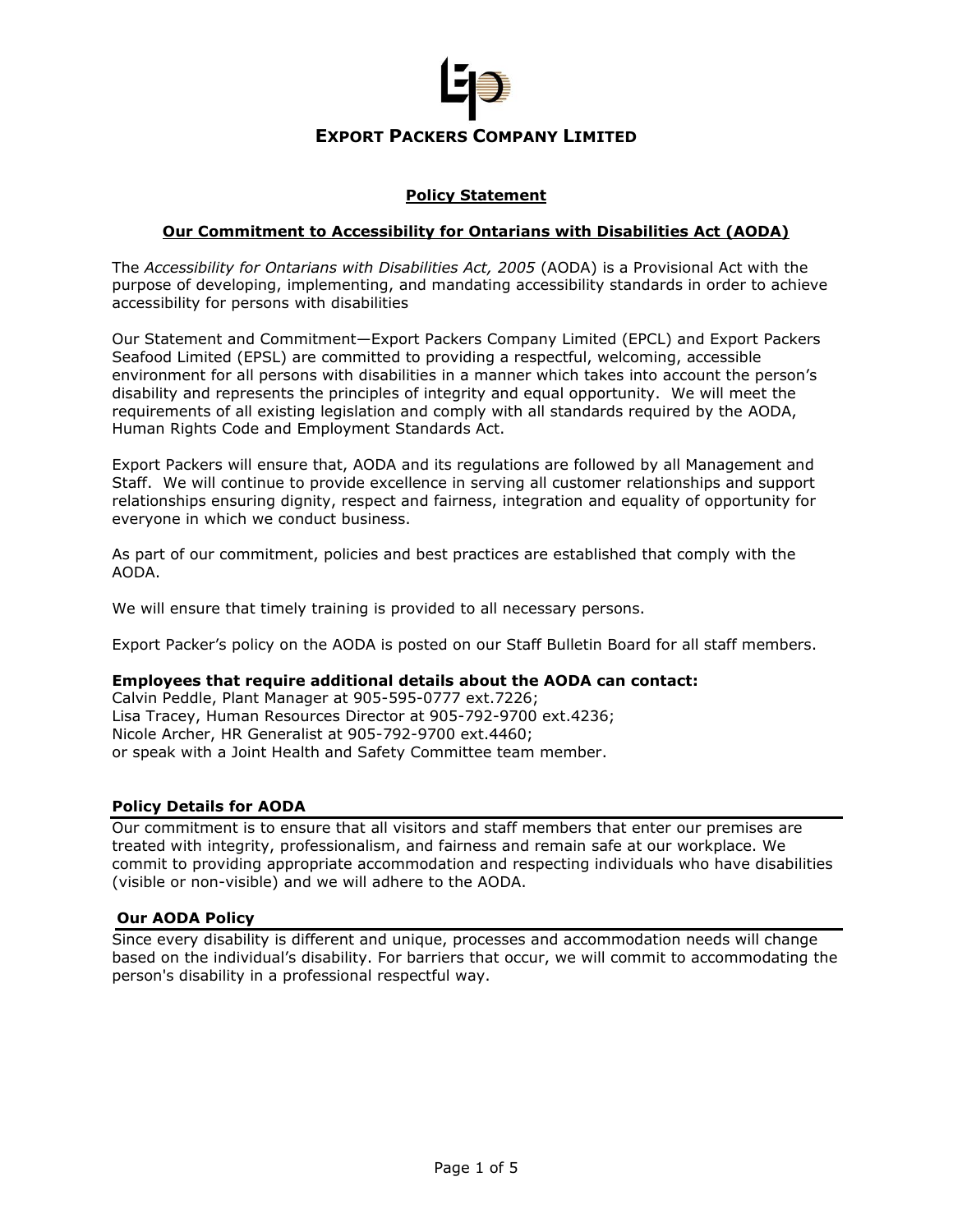

## **Customer Service Standards:**

### **Notice of temporary disruption**

In the event of a planned or unexpected disruption to our services at our facilities, we will notify those with disabilities if they have identified themselves when signing into our Visitor's Log. Information will include the reason for the disruption, anticipated length of time of this disruption, and a description of alternative facilities or services, if available.

### **Workplace Emergency Evacuation Plan**

A standard operating process is added to our Emergency Evacuation Plan for all Health and Safety Members and Management to follow.

Health and Safety Members will be aware and trained on appropriate processes and how to provide appropriate assistance if required for persons with disabilities in the event on emergency evacuation is necessary.

All guests that sign in can indicate if they require accommodation in the event of an emergency. The person who is meeting the visitor is responsible for guiding the person to safety in the event of a workplace emergency.

We will provide workplace emergency response information as soon as we are aware of the need for accommodation due to an employee's disability.

Where an employee who receives individualized workplace emergency response information requires assistance, we will designate a person to provide assistance and, with the employee's consent, we will provide the workplace emergency response information to such person.

We will review individualized workplace emergency response information, at minimum whenever:

- The employee moves to a different location within Export Packers
- The employee's overall accommodation needs or plans are reviewed; or
- Export Packers reviews its general response policies.

### **Assistive Devices**

We will ensure that the necessary and appropriate staff are trained and familiar with assistive devices. We will accommodate where possible.

### **Service Animals & Support Persons**

A person with a disability who is accompanied by a service animal is welcomed at our Corporate Office at 107 Walker Drive, Brampton, Ontario L6T 5K5. Due to the nature of our business at 3 Edvac Drive, Brampton, Ontario L6S 5X8, Ontario reg.493/17 prohibits all animals, including service animals. Should a person's service animal not be permitted to enter 3 Edvac Drive, Export Packers will ensure other measures are available to enable the person to access Export Packers' goods and services.

A person with a disability who is accompanied by a support person will be allowed to have that person accompany them on our premises in certain areas if required.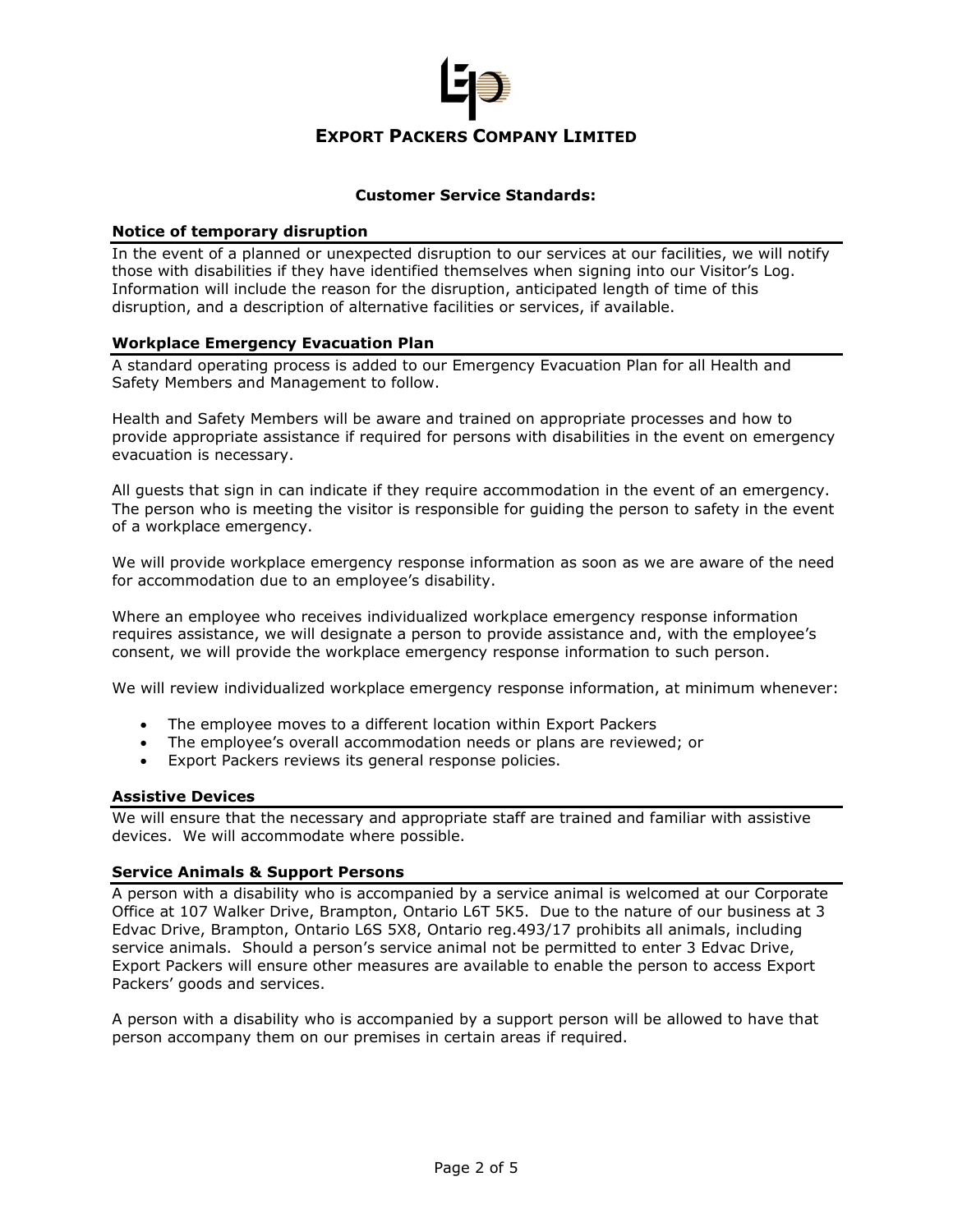

## **Customer Service Standards…continued:**

### **Feedback Process**

Customers who wish to provide feedback on the way Export Packers Company Limited or Export Packers Seafood Limited provides goods and services to people with disabilities can contact: Calvin Peddle, Plant Manager at 905-595-0777 ext.7226; Lisa Tracey, Human Resources Director at 905-792-9700 ext.4236; Nicole Archer, HR Generalist at 905-792-9700 ext.4460;

Should an individual require alternative forms or communication supports to access the feedback process, Export Packers will accommodate such requests.

Any questions, concerns, or complaints will be handled with respect and addressed within 7-10 business days.

# **Information and Communication Standards:**

## **Communication**

Upon request, Export Packers will provide, or will arrange to for the provision of accessible formats and communication supports for persons with disabilities in a timely matter that takes into account the person's accessibility needs due to disability at no extra cost.

We will consult with the person making the request in determining the suitability of an accessible format or communication support.

We will ensure we meet internationally-recognized Web Content Accessibility Guidelines (WCAG) 2.0 Level AA website except where not required under the AODA.

## **Employment Standards:**

### **Recruitment Process**

Export Packers will advise employees and the public about the availability of accommodation for applicants with disabilities. We will notify job applicants when they are individually selected to participate further in an assessment or selection process, that accommodations are available upon request.

We will notify successful applicants of our policies for accommodating employees with disabilities when making offers of employment.

We will notify our employees of Export Packers' policies (and any updates where there is a change to those policies) for supporting employees with disabilities, including our policies regarding the provision of job accommodations that take into account an employee's accessibility needs due to disability.

This information will be provided to new hires as soon as practicable after they commence employment.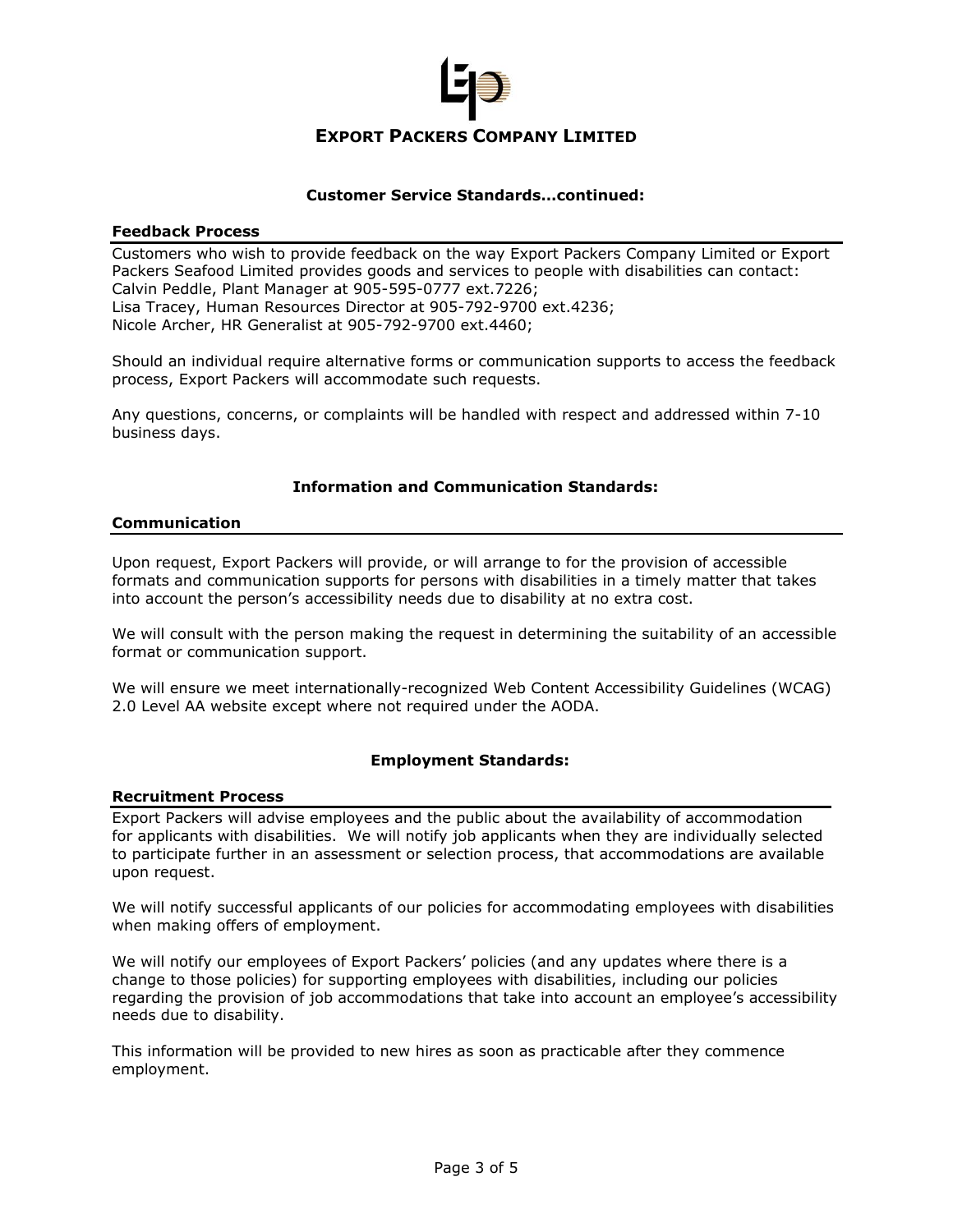

# **Employment Standards…continued:**

If an employee with a disability asks for information in an accessibly format or to receive communication supports, we will consult with the employee to provide or arrange for the provision of accessible formats and communication supports for information that the employee needs to perform his / her job, as well as information that is generally available to other employees. In determining the suitability of an accessible format or communication supports, we will consult with the employee making the request.

# **Staff Training**

We are committed to training all staff and volunteers in accessible customer service, other accessibility standards as well as aspects of the Ontario Human Rights Code that relate to persons with disabilities. In addition, we will train:

- a) all persons who participate in developing the organization's policies; and
- b) all other persons who provide goods, services, or facilities on behalf of the organization

Training of our employees and volunteers on accessibility relates to their specific roles.

Training includes:

- purpose of the AODA and the requirements of the applicable Integrated Accessibility Standards including the Customer Service Standards
- our policies related to the applicable Integrated Accessibility Standards including the Customer Service Standards
- how to interact and communicate with people with various types of disabilities
- how to interact with people with disabilities who use an assistive device or require the assistance of a service animal or a support person
- how to use the equipment or devices available on-site or otherwise that may help with providing goods, services, or facilities to people with disabilities
- what to do if a person with a disability is having difficulty in accessing our organization's goods, services, or facilities.

We will maintain records of the training provided including the dates on which the training was provided and the number of individuals to whom it was provided.

## **Documented Individual Accommodation Plans**

For those employees who require individual accommodation due to disability, we are committed to documenting individual accommodation plans as well as maintaining a written process for the development of accommodation plans.

## **Return to Work Process**

We will develop and maintain a documented return to work process for our employees who have been absent from work due to a disability and who require disability-related accommodations in order to return to work.

# **Performance Management, Career Development and Advancement, and Redeployment**

Export Packers will review an employee's accommodation plan to understand the individual's accommodation needs and determine if the plan needs adjusting to improve his or her performance on the job. Export Packers will also take into account the accessibility needs of employees with disabilities, as well as individual accommodation plans, when conducting its performance management process, providing career development and advancement opportunities to employees, or when redeploying employees with disabilities.